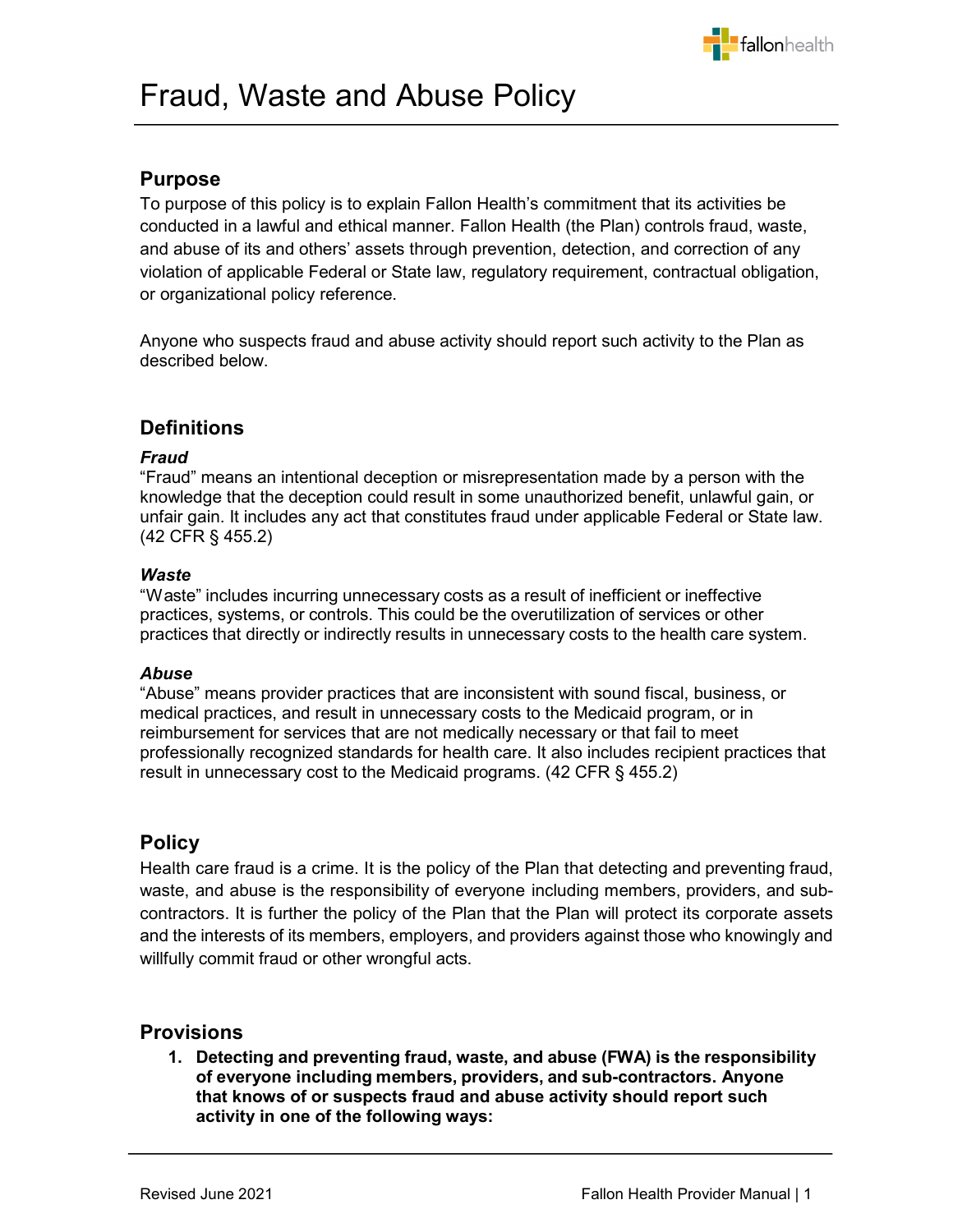

- a. **Call** the Plan's Customer Service at 1-800-868-5200,
- b. **Email** InternalAudit-FWAInquiries@fallonhealth.org, or
- c. **Call** the Plan's Compliance Hotline at (888) 203-5295. *All calls to the hotline are anonymous*.
- **2. The Plan will protect its corporate assets and the interests of its members, employers, and providers against those who knowingly and willingly commit fraud or other wrongful acts. The Plan will identify, resolve, and recover funds, as well as potentially reporting, and when appropriate, take legal actions, if suspected fraud, waste, and/or abuse have occurred.**

j

- a. The Plan will not retaliate against anyone who makes a good faith report of potential fraud or other wrongful acts.
- b. Various state and federal laws protect those who make a good faith report of potential fraud.
- **3. Providers must understand the statutory and regulatory requirements relating to health care fraud. Some examples include, but are not limited to, the following:**
	- a. False Claims Act
		- i. The False Claims Act is a federal statute that covers fraud involving any Federally funded contract or program, including, but not limited to the Medicare and Medicaid programs. The act establishes liability for any person who knowingly presents or causes to be presented a false or fraudulent claim to the U.S. government for payment.
		- ii. The term "knowing" is defined to mean that a person with respect to information:
			- 1. Has actual knowledge of falsity of information in the claim;
			- 2. Acts in deliberate ignorance of the truth or falsity of the information in a claim; or Acts in reckless disregard of the truth or falsity of the information in a claim.
		- iii. Health care providers can be prosecuted for a wide variety of conduct that leads to the submission of fraudulent claims to the government, such as the following:
			- 1. Knowingly making false statements,
			- 2. Falsifying records,
			- 3. Double-billing for items or services,
			- 4. Submitting bills for services never performed or items never furnished or otherwise causing a false claim to be submitted.
	- b. Anti-Kickback Statute This statute provides for criminal and civil penalties for individuals or entities that knowingly and willfully offer, pay, solicit, or receive remuneration in order to induce or reward business payable or reimbursable under the Medicare or other Federal health care programs.
	- c. Stark Law The Stark Law provides penalties for individuals or entities that do not adhere to the regulations regarding financial arrangements between referring physicians (or a member of the physician's immediate family) and entities that provide certain designated health services payable by Medicare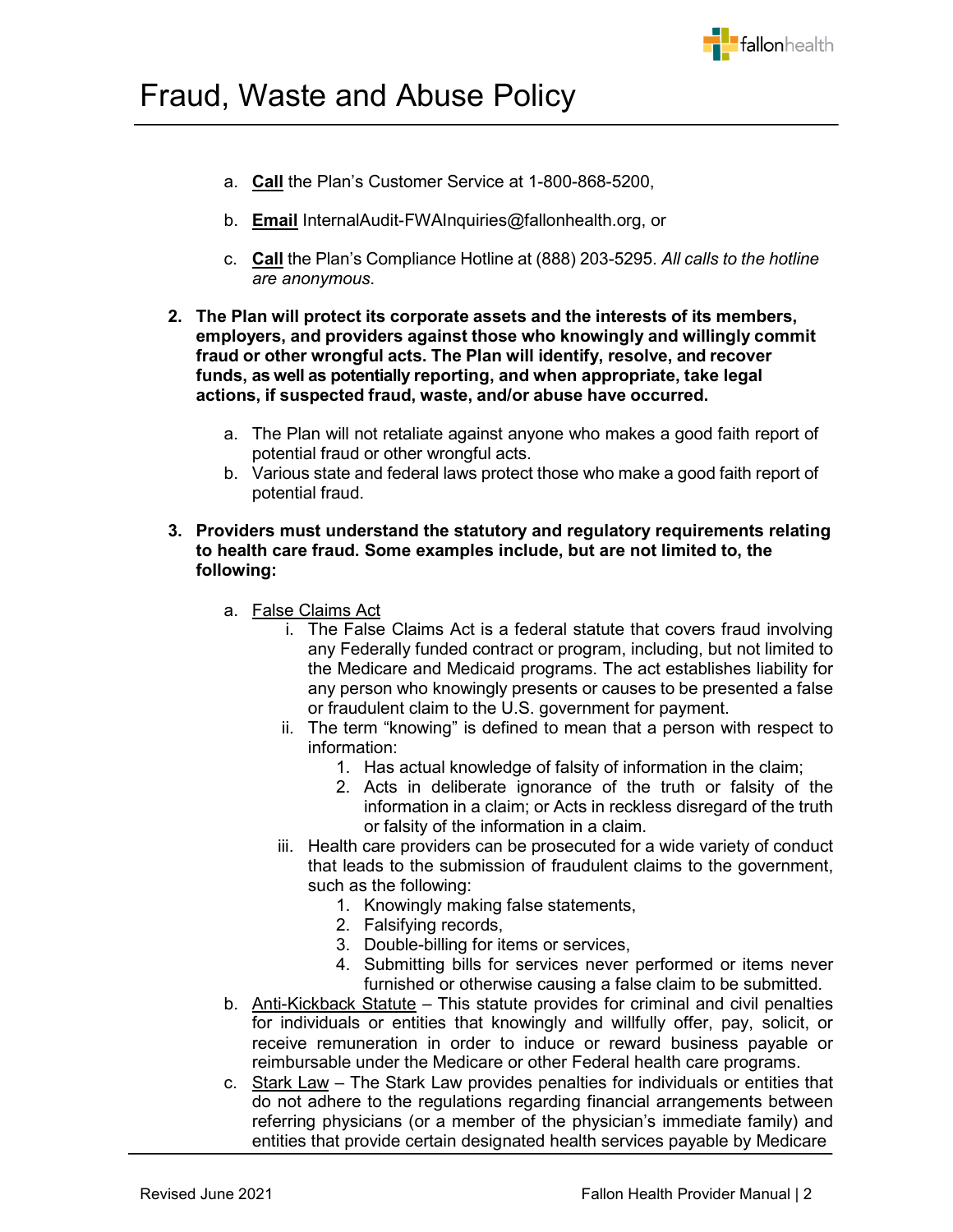

or Medicaid. It does not require any showing of intent on the part of the wrongdoer.

### **4. As a provider, the services that you offer our members are subject to both [federal](https://www.magellanprovider.com/MHS/MGL/about/handbooks/state_false_claims_laws.pdf) and state laws.**

- a. Contract requirements have also been designed to prevent FWA in government programs (such as Medicare and Medicaid) and private insurance.
- b. A provider's submission of a claim for payment also constitutes the provider's representation that the claim is not submitted as a form of, or part of, fraud and abuse as listed below, and is submitted in compliance with all federal and state laws and regulations.

### **5. Providers are responsible for, and these provisions likewise apply to, the actions of their staff members and agents.**

- a. Any amount billed by a provider in violation of this policy and paid by the Plan constitutes an overpayment by the Plan that is subject to recovery.
- b. A provider may not bill members for any amounts due resulting from a violation of this policy.

### **6. Providers must understand, recognize, and prevent fraud and abuse. The following is a list of examples of potential fraud and abuse:**

- a. Billing for services not rendered
- b. Billing for services that are more complex than what was actually rendered (upcoding)
- c. Performing (and billing for) services that are not medically necessary to obtain an insurance payment
- d. Changing the rendering physician and/or services to get the claim paid (after the claim was denied)
- e. Falsifying a diagnosis to support testing or services not otherwise necessary/covered
- f. Soliciting, offering, or receiving referral fees or waiving member's deductibles, coinsurance, or copayments (i.e., kickbacks)
- g. Referring patients in exchange for other services
- h. Prescribing a prescription that has no legitimate or medical purpose
- i. Practicing "defensive medicine" by ordering medical tests or procedures as a safeguard against possible malpractice liability, not to ensure a patient's health
- j. Charging excessively for services, procedures, or supplies
- k. Submitting claims for services not medically necessary, or services not medically necessary to the extent rendered (for instance a panel of tests is ordered when based upon the patient's diagnosis only a few of the tests, if any at all, within the panel were actually necessary)
- l. Unbundling
- m. Billing multiple times for the same service (duplicate billing)